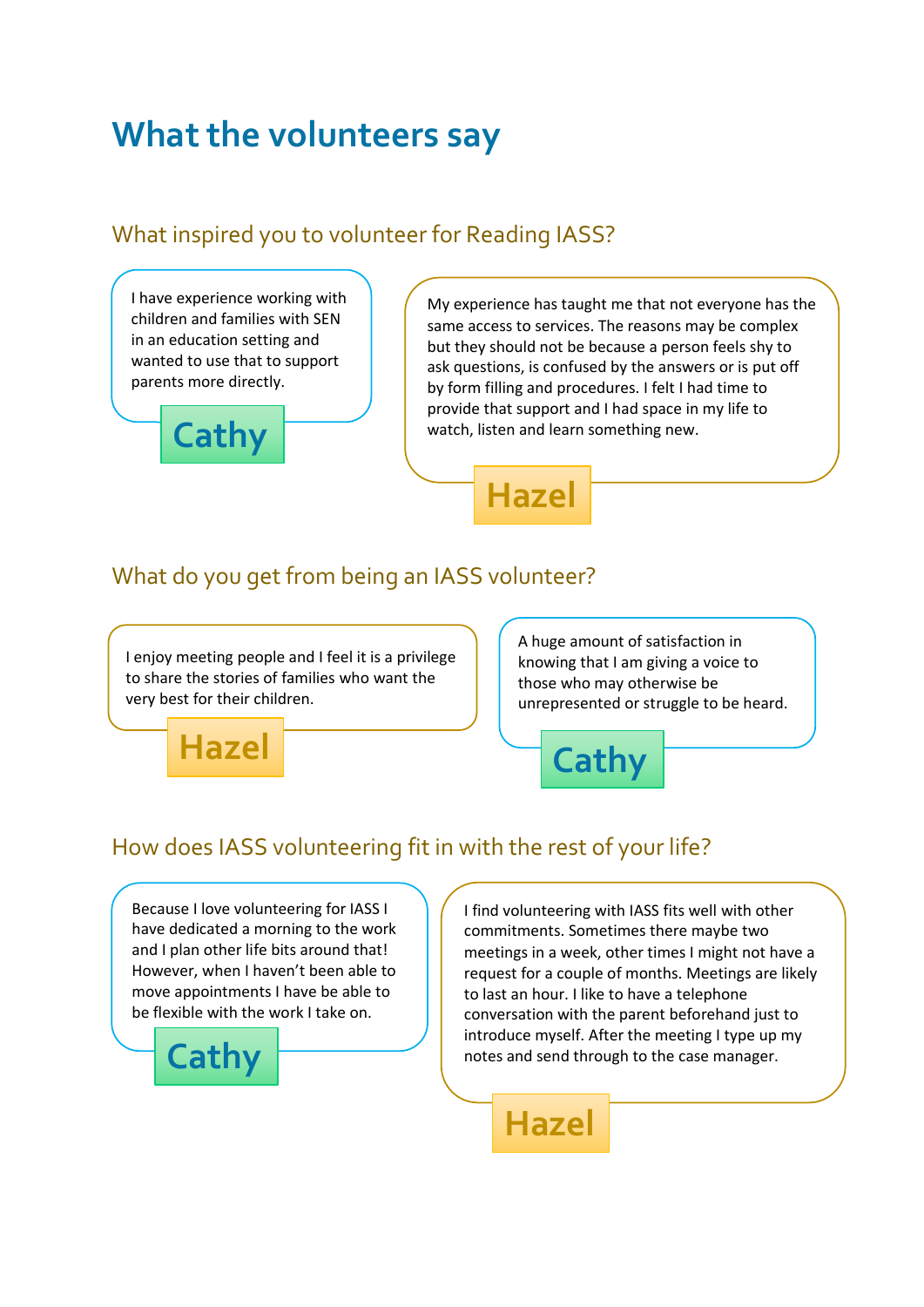#### How does the role stretch and challenge you?

Everyone will find their personal challenges in the role. I focus very hard on keeping the needs of the child and the family uppermost in my mind and on providing for them the support and information required. I may have all sorts of personal opinions but IASS does not take sides so I remind myself all the time to keep an open mind and to provide support that will enable the young person and their family to make the best possible decisions for themselves.

The role challenges me to remain impartial and non judgmental to people's situations. It encourages me to think holistically about a child's needs and how to represent the impact of these on the family in an accessible way.

**Cathy**



#### Has it developed you in any other ways?

Being able to hear positive feedback from parents and know that the paperwork I have helped to prepare has been effective in securing support has helped develop the confidence I have in my professionalism and knowledge.



## What would you say to someone who is thinking of taking on the role?



During my working life and as a retired person I have volunteered with a number of organisations. I have found my time with IASS to be very satisfying and rewarding. I really enjoy it. I believe this is because the role is clearly defined; the handbook for volunteers is accessible and direct and the training was comprehensive. I "shadowed" a member of staff during a range of cases and when it was time to "go it alone" I felt confident. Not all organisations are as sensitive to the needs of a volunteer as IASS and this can lead to confusion about the role. I can always talk through any problems with my mentor.

If you are drawn to working with IASS you are in very safe hands. You will have the support to be the best you can and this in turn will give the best possible service to service users.

It is an excellent way to make a positive contribution to supporting children and families with SEND.